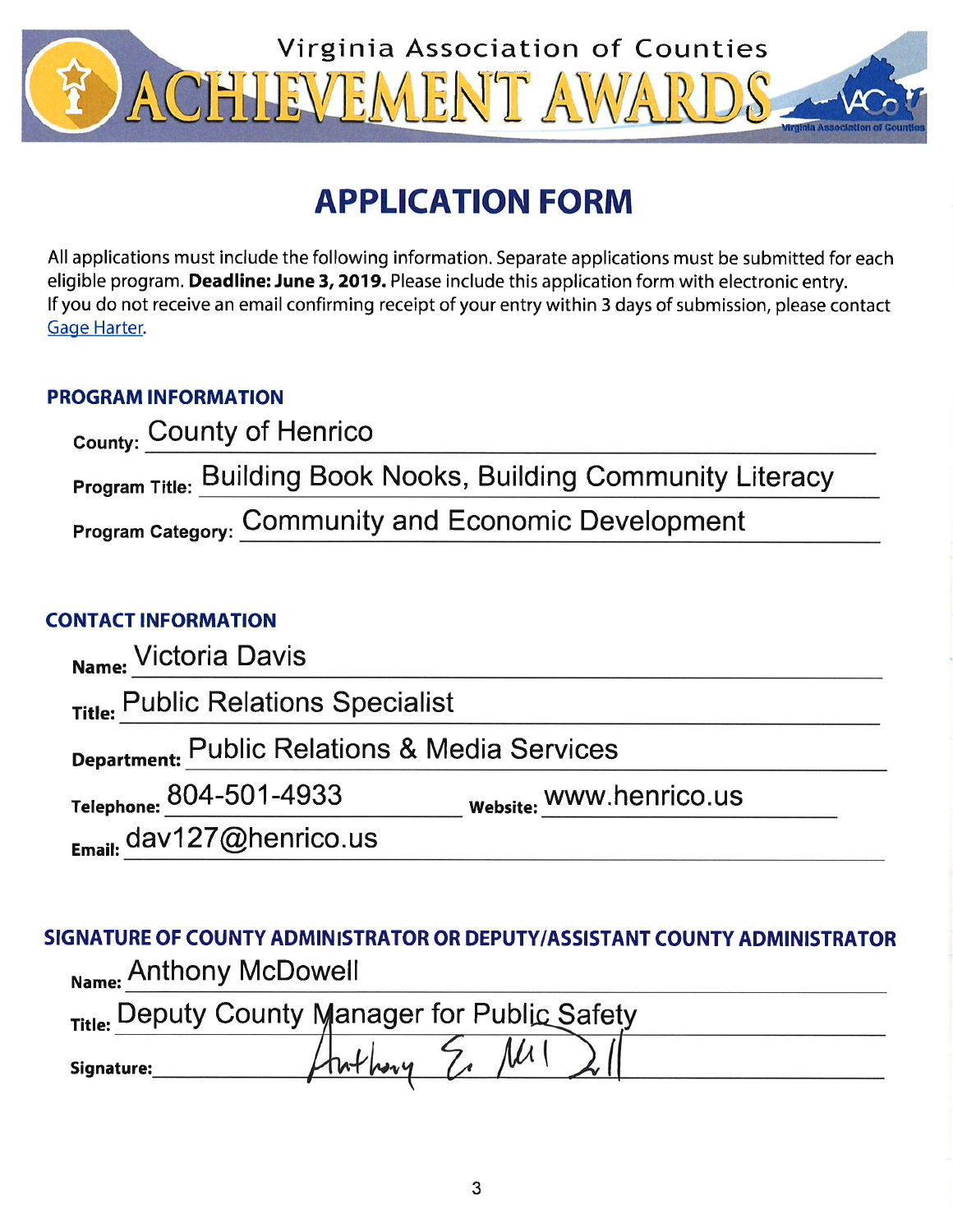## **Program Overview**

Literacy development is a critical part of students' success in school and in becoming productive members of society. Public libraries and neighborhood schools do an amazing job in literacy development, but can leave gaps in providing reading material to citizens: Henrico has nine public library facilities, but not everyone lives near a branch. Public school libraries are only open during the school day, and are limited to the students who attend. In an effort to make reading material more readily available to our communities, Henrico County Public Schools' departments of Career and Technical Education (CTE) and Library Services teamed up to install small "book nooks" – tiny lending libraries with hinged doors – on posts outside of many of the schools in Henrico County, Virginia.

Since 2017, technology education teachers, as part of the county's summer furniture construction program, have constructed and installed more than 30 book nooks at many of the school division's 72 schools and program centers. The program will continue through the summer of 2019, when book nooks will be installed at all schools and program centers. Reading material is provided through donations, and maintained through the efforts of the librarians and staff at each school and program center.

# **Problem/Challenge/Situation Faced by Locality**

Research by the Literacy Foundation linked higher literacy with higher rates of income, employment, self-esteem and financial security. For society, higher literacy is linked to higher gross domestic product and higher civic involvement. Clearly literacy is crucial for individuals and the larger society.

The "Little Free Library" national program is a similar program to Henrico's book nooks and its inspiration. Little Free Libraries locations provide wonderful literacy opportunities for citizens.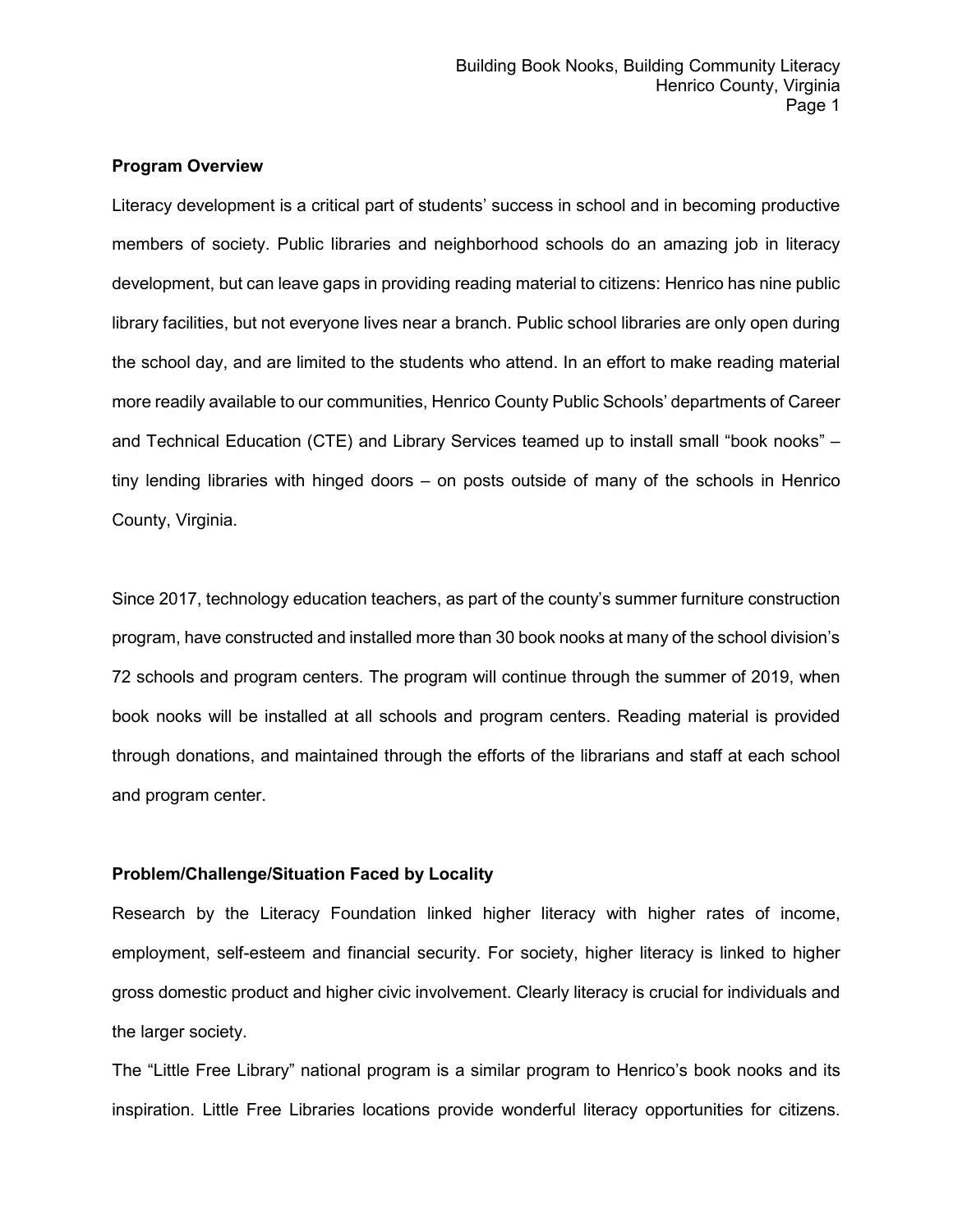However, a map search of libraries at the Little Free Libraries site reveals the boxes are more prevalent in some parts of our area than others. By constructing book nooks outside all 72 Henrico County schools, these resources are available to all Henrico citizens in all parts of the county.

There is an advantage to having as many outlets as possible for easily accessible reading material. Public libraries and schools make reading material available, and the book nook program adds to that widespread availability.

#### **How Program Fulfilled Awards Criteria**

This program deserves consideration for an award based on its innovation, collaborative departmental nature and replicable nature. There is no disputing the importance of literacy for students. On an educational level, it helps them comprehend all instruction on a deeper level through improved reading levels. Making sure this opportunity is available for school communities is critical to the overall progress of community enrichment.

## **How Program Was Carried Out**

The head of Henrico Schools' Library Services Department coordinated with the Career and Technical Education Department to identify locations across the division that could be ideal locations for book nooks. During the summer months, the CTE department operates a Summer Furniture Construction program where Technology Education teachers work to construct furniture to support various programs across the county. After determining the design, the teachers construct these book nooks during the summer. They are then installed with coordination of school administrators to determine the best location on school grounds.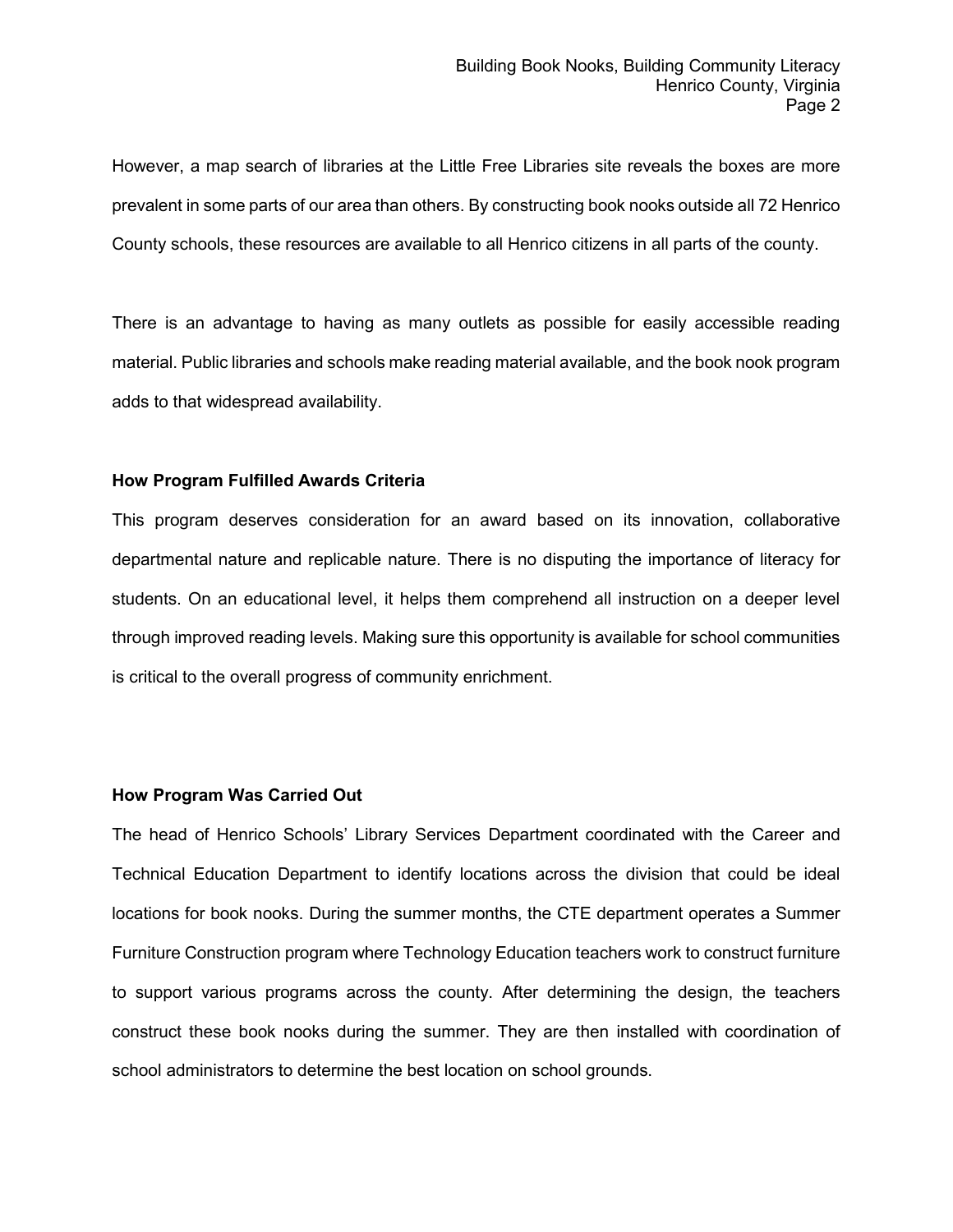The reading materials in the book nooks are free for anyone to take and do not have to be returned. Throughout the year, librarians and library assistants, working with school staff, keep the book nooks well-stocked with a variety of titles through donations they receive. Library staff members monitor the book nooks and stock them as needed. Books selected for each school's nook are age-appropriate and have been screened by library staff members. Donations come from community members, and often is supported through efforts of the PTA groups at the schools. The initiative provides free reading material to those who need it, some of whom may not be able to afford it.

## **Financing and Staffing**

The materials to construct each book nook costs around \$105. Every few years, the school-based custodial and maintenance teams will coordinate repairs and painting as needed.

To date, any repairs have been completed through CTE students and staff members. As time goes on, painting will be the primary maintenance cost and will be done by the school maintenance staff. Stocking that needs to be done is done by HCPS Library Services staff members a part of their regular duties.

#### **Program Results**

Students, parents and other members of the community now have another way to access reading materials to support literacy. The program has rolled out more than 30 book nooks, and the schools have been able to keep each of the book nooks well-stocked with a steady stream of donated materials.